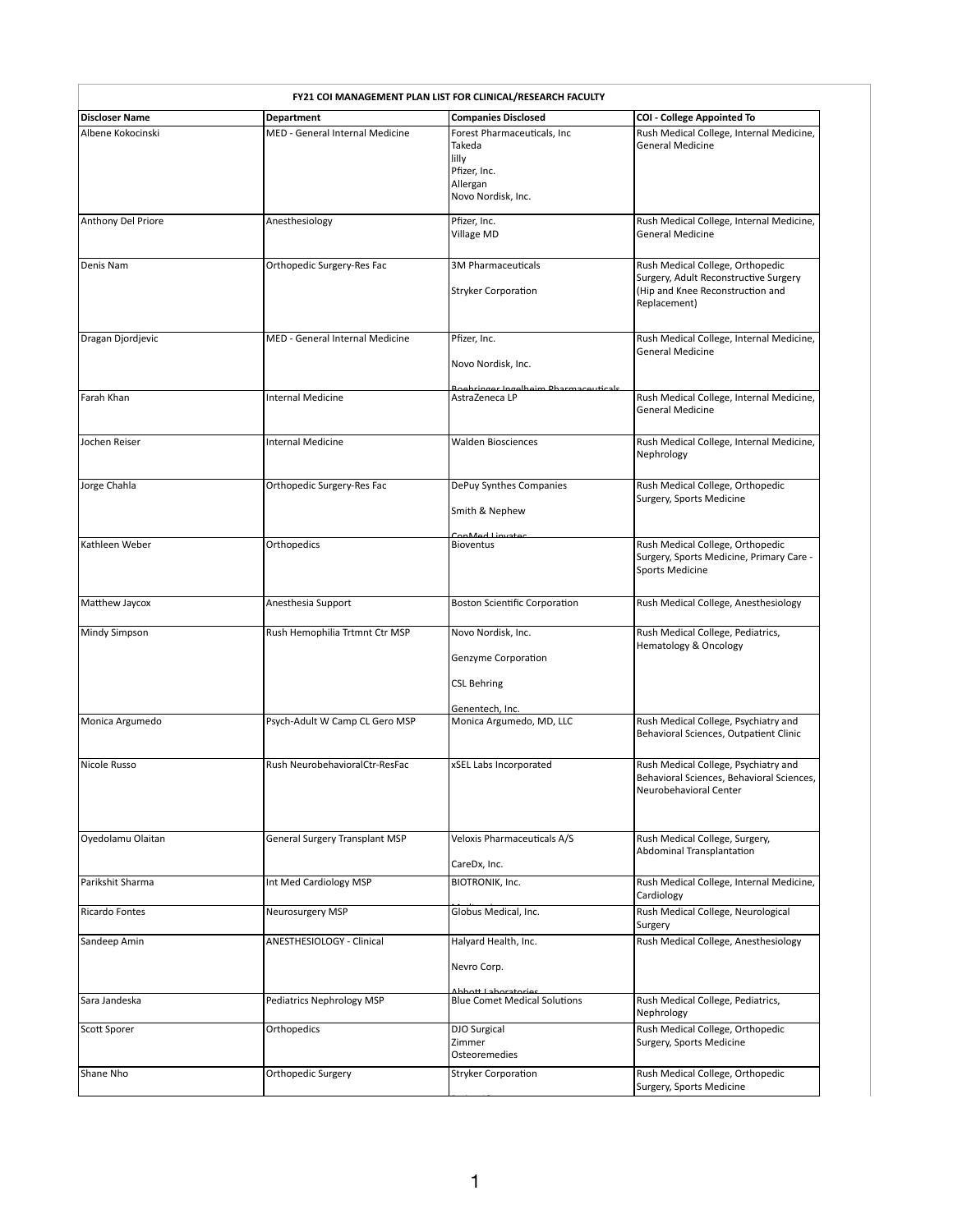| <b>Sreekumar Madassery</b> | <b>Diagnostic Radiology</b>          | Abbott Vascular, Inc.                                                                                            | Rush Medical College, Diagnostic                                                                                              |
|----------------------------|--------------------------------------|------------------------------------------------------------------------------------------------------------------|-------------------------------------------------------------------------------------------------------------------------------|
|                            |                                      | <b>Philips Medical Systems</b>                                                                                   | Radiology and Nuclear Medicine,<br>Vascular Interventional Radiology                                                          |
| <b>Tad Gerlinger</b>       | Orthopedic Surgery                   | Cook Incorporated<br>Smith & Nephew                                                                              | Rush Medical College, Orthopedic<br>Surgery, Adult Reconstructive Surgery<br>(Hip and Knee Reconstruction and<br>Replacement) |
| <b>Timothy Lubenow</b>     | ANESTHESIOLOGY - Clinical            | <b>Abbott Laboratories</b><br><b>Boston Scientific Corporation</b><br>AIS Healthcare<br>Nevro Corp.<br>Medtronic | Rush Medical College, Anesthesiology                                                                                          |
| Vasili Karas               | Orthopedics                          | <b>Stryker Orthopaedics</b><br>Parvizi surgical innovati<br>Corin USA                                            | Rush Medical College, Orthopedic<br>Surgery, Adult Reconstructive Surgery<br>(Hip and Knee Reconstruction and<br>Replacement) |
| <b>Vikas Patel</b>         | IM - Cardiology                      | <b>Bristol-Myers Squibb</b><br>Janssen Pharmaceuticals, Inc<br>Cardiovascular Systems Inc, (CSI)                 | Rush Medical College, Internal Medicine,<br>Cardiology                                                                        |
| Adam Cohen                 | Ophthalmology                        | <b>Triad Life Sciences</b>                                                                                       | Rush Medical College, Ophthalmology,<br>Oculoplastic and Reconstructive Surgery                                               |
| Adam Yanke                 | Orthopedic Surgery-Res Fac           | Sparta Biopharma<br>Arthrex, Inc.                                                                                | Rush Medical College, Orthopedic<br>Surgery, Sports Medicine                                                                  |
| Ajaypal Singh              | Int Med Gastroenterology MSP         | <b>Boston Scientific Corporation</b>                                                                             | Rush Medical College, Internal Medicine,<br>Digestive Diseases and Nutrition                                                  |
| Alan Blank                 | <b>RUCC Ortho Oncology</b>           | <b>Onkos Surgical</b>                                                                                            | Rush Medical College, Orthopedic<br>Surgery, Orthopedic Oncology                                                              |
| Alan Landay                | Int Med Geriatrics-Res Fac           | Merck & Co.<br>Gilead Sciences Inc.                                                                              | Rush Medical College, Internal Medicine,<br><b>Geriatrics and Palliative Care</b>                                             |
| Alan Tan                   | Int Med Hematology/OncologyMSP       | Natera, Inc.<br><b>Nektar Therapeutics</b>                                                                       | Rush Medical College, Internal Medicine,<br>Hematology, Oncology and Cell Therapy                                             |
| Ali Keshavarzian           | Ctr. for IM and CR - Res             | BetterBiotics, Inc.<br><b>Axial Therapeutics</b><br>Nutrabiotix LLC                                              | Rush Medical College, Internal Medicine,<br>Digestive Diseases and Nutrition                                                  |
| Alvaro Figueroa            | Plastic & Reconstructive Surg        | 3D Systems<br><b>KLS-MARTIN LP.</b>                                                                              | Rush Medical College, Surgery, Plastic<br>and Reconstructive Surgery                                                          |
| Amina Ahmed                | <b>Obstetrics and Gynecology MSP</b> | Merck & Co.<br>Eisai, Inc.<br>GlaxoSmithKline (GSK)                                                              | Rush Medical College, Obstetrics and<br>Gynecology, Gynecologic Oncology                                                      |
| Amir Dorafshar             | Plastic and Reconstr Surg MSP        | Legal review<br>Elsevier<br>DePuy Synthes Companies<br><b>KLS Martin</b><br>X Medica                             | Rush Medical College, Surgery, Plastic<br>and Reconstructive Surgery                                                          |
| Andrew Stephenson          | <b>Urology MSP</b>                   | <b>Exact Sciences Corporation</b>                                                                                | Rush Medical College, Surgery, Urology                                                                                        |
| Andrew Zloza               | Int Med Hematol/Oncol-Res Fac        | PrimeVax Immuno-Oncology, Inc.                                                                                   | Rush Medical College, Internal Medicine,<br>Hematology, Oncology and Cell Therapy                                             |
| <b>Brett Levine</b>        | Orthopedic Surgery-Res Fac           | Link<br>Elsevier<br>Exactech<br>Slack Incorporated                                                               | Rush Medical College, Orthopedic<br>Surgery, Adult Reconstructive Surgery<br>(Hip and Knee Reconstruction and<br>Replacement) |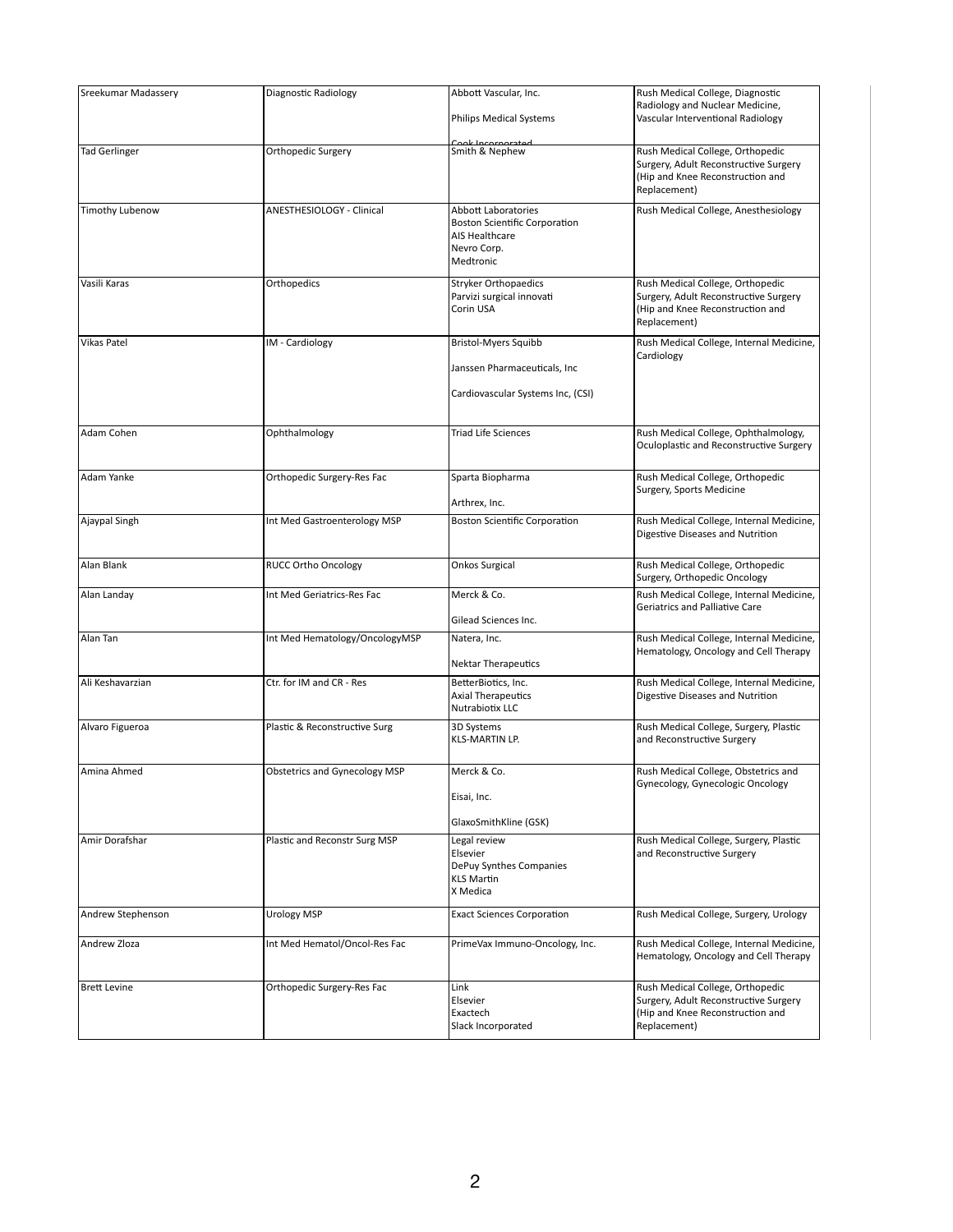| <b>Brian Cole</b>      | MedicalExecutiveCommitee         | Arthroscopy Association of North<br>America (AANA)                                                                                                                                                                                                                                           | Rush Medical College, Orthopedic<br>Surgery, Sports Medicine                                                                  |
|------------------------|----------------------------------|----------------------------------------------------------------------------------------------------------------------------------------------------------------------------------------------------------------------------------------------------------------------------------------------|-------------------------------------------------------------------------------------------------------------------------------|
|                        |                                  | Smith & Nephew                                                                                                                                                                                                                                                                               |                                                                                                                               |
|                        |                                  | Arthrex, Inc.                                                                                                                                                                                                                                                                                |                                                                                                                               |
|                        |                                  | Regentis Biomaterials Ltd.                                                                                                                                                                                                                                                                   |                                                                                                                               |
|                        |                                  | BandGrip, Inc.                                                                                                                                                                                                                                                                               |                                                                                                                               |
| Brian Forsythe         | Orthopedic Surgery-Res Fac       | <b>iBrainTech</b><br><b>Stryker Orthopaedics</b><br>Jace Medical<br>Smith and Nephew                                                                                                                                                                                                         | Rush Medical College, Orthopedic<br>Surgery, Sports Medicine                                                                  |
| Christopher DeWald     | Orthopedics                      | SMAIO<br>Alphatech Corp                                                                                                                                                                                                                                                                      | Rush Medical College, Orthopedic<br>Surgery, Spine Surgery (Spine, Neck and<br>Back)                                          |
| <b>Clark McKown</b>    | Rush NeurobehavioralCtr-ResFac   | xSEL Labs Incorporated                                                                                                                                                                                                                                                                       | Rush Medical College, Psychiatry and<br>Behavioral Sciences, Behavioral Sciences,<br>Neurobehavioral Center                   |
| Craig Della Valle      | Orthopedic Surgery-Res Fac       | Zimmer<br>DePuy Synthes Companies<br><b>BD Biosciences</b><br>Smith & Nephew<br>Parvizi surgical innovati<br><b>Cardinal Health Foundation</b>                                                                                                                                               | Rush Medical College, Orthopedic<br>Surgery, Adult Reconstructive Surgery<br>(Hip and Knee Reconstruction and<br>Replacement) |
| Cynthia Comella        | <b>Neurological Sciences</b>     | Lundbeck Inc.<br><b>ACADIA Pharmaceuticals Inc.</b><br><b>Acorda Therapeutics</b><br>AEON Biopharma, Inc.<br>Merz<br>Revance Therapeutics, Inc.<br>Allergan<br>Ipsen Bioscience, Inc.<br>Neurocrine<br>Sunovion Pharmaceuticals, Inc<br>Jazz Pharmaceuticals<br>Adamas Pharmaceuticals, Inc. | Rush Medical College, Neurological<br>Sciences, Movement Disorders                                                            |
| Cynthia Waickus        | <b>Family Medicine</b>           | Novo Nordisk, Inc.                                                                                                                                                                                                                                                                           | Rush Medical College, Family Medicine                                                                                         |
| David Ansell           | Presidents Office                | <b>Press Gainey</b><br>National Health service<br><b>AONE</b><br>Institute for Healthcare Improvement                                                                                                                                                                                        | Rush Medical College, Internal Medicine,<br><b>General Medicine</b>                                                           |
| David Vines            | <b>Respiratory Care-CHS</b>      | Swanson, Martin, & Bell, LLP<br>Armstrong, Donohue, Ceppos<br>Thompson, Miller, & Simpson<br>Theravance Biopharma U.S., Inc.                                                                                                                                                                 | College of Health Sciences,<br>Cardiopulmonary Sciences, Respiratory<br>Care                                                  |
| Deborah Katz           | Int Med Hematology/OncologyMSP   | Curio Science                                                                                                                                                                                                                                                                                | Rush Medical College, Internal Medicine,<br>Hematology, Oncology and Cell Therapy,<br>Hematology                              |
| Dusan Stefoski         | <b>Neurological Sciences MSP</b> | Genzyme Corporation<br>Genentech, Inc.<br><b>Alexion Pharmaceuticals</b><br><b>Celgene Corporation</b>                                                                                                                                                                                       | Rush Medical College, Neurological<br>Sciences, Multiple Sclerosis                                                            |
| <b>Edward Goldberg</b> | Orthopedics                      | PatientIQ<br>Bonovo<br>Theracell                                                                                                                                                                                                                                                             | Rush Medical College, Orthopedic<br>Surgery, Spine Surgery (Spine, Neck and<br>Back)                                          |
| Fabian Sierra Morales  | <b>Neurological Sciences MSP</b> | Biogen MA Inc.                                                                                                                                                                                                                                                                               | Rush Medical College, Neurological<br>Sciences, Multiple Sclerosis                                                            |
| Fayiaaz Kalimullah     | Dermatology                      | Allergan                                                                                                                                                                                                                                                                                     | Rush Medical College,<br>Otorhinolaryngology, Dermatology                                                                     |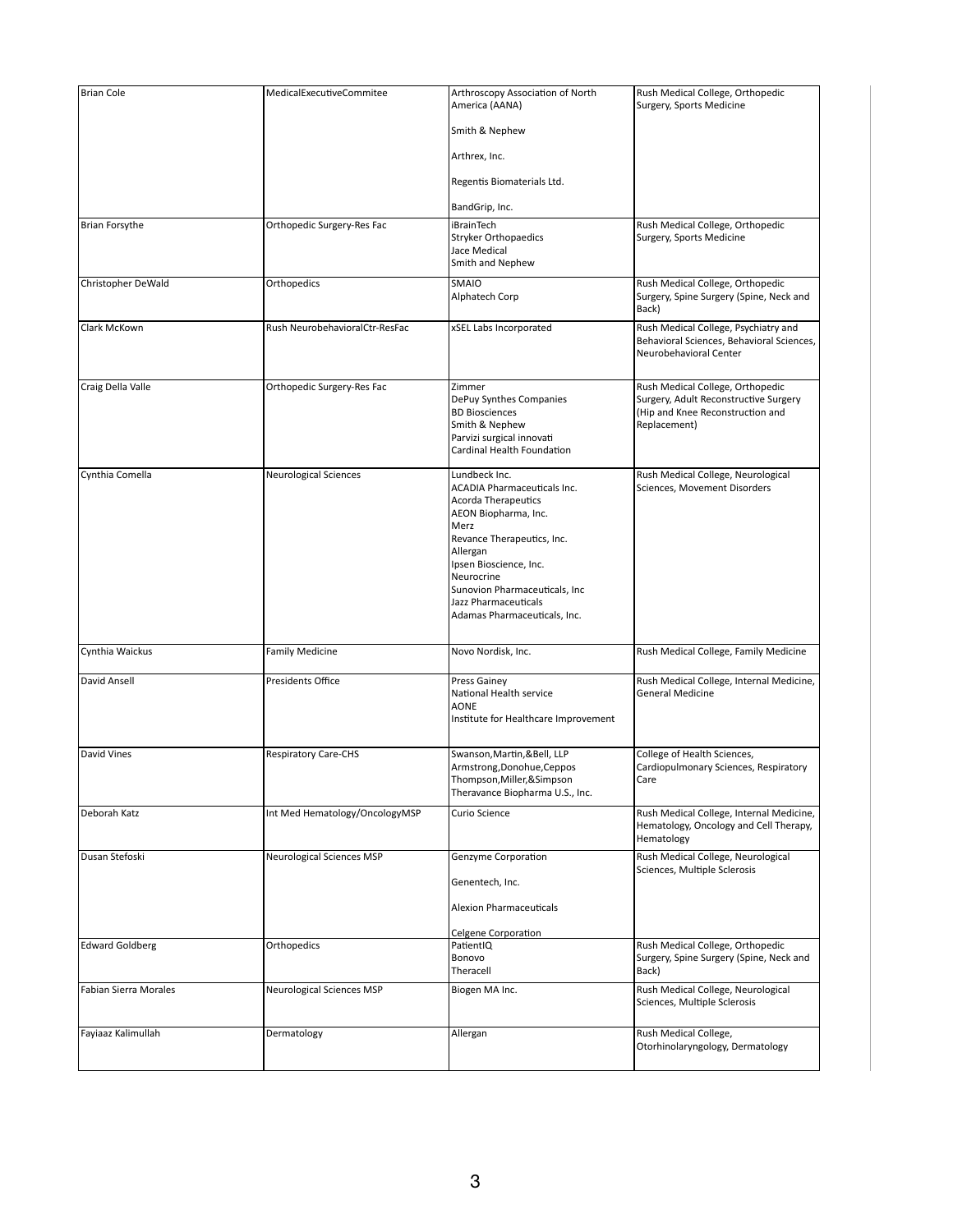| Frank Cockerill          | MED - General Internal Medicine | <b>Quest Diagnostics Incorporated</b><br>Scanwell<br>Magnolia Medical Technologies<br>Decode Health<br>98point6<br><b>Roche Diagnostics Corporation</b>                                                                                                                                                                                                                                                                                                        | Rush Medical College, Internal Medicine,<br><b>Infectious Diseases</b>                             |
|--------------------------|---------------------------------|----------------------------------------------------------------------------------------------------------------------------------------------------------------------------------------------------------------------------------------------------------------------------------------------------------------------------------------------------------------------------------------------------------------------------------------------------------------|----------------------------------------------------------------------------------------------------|
| Frank Phillips           | Orthopedic Surgery-Res Fac      | Medtronic<br><b>NuVasive</b><br>Globus Medical, Inc.                                                                                                                                                                                                                                                                                                                                                                                                           | Rush Medical College, Orthopedic<br>Surgery, Spine Surgery (Spine, Neck and<br>Back)               |
| George Christy           | Rush Health IT Development      | <b>Esperion Therapeutics</b><br>E.R. Squibb & Sons<br>ZOLL Circulation, Inc.<br><b>GE Healthcare</b><br>Boehringer Ingelheim Pharmaceuticals,<br>Inc.<br>Medtronic<br>Kowa Research Institute, Inc.<br><b>Abbott Laboratories</b><br>AstraZeneca LP<br><b>Boston Scientific Corporation</b><br>Akcea Therapeutics<br>Sanofi-Aventis<br><b>Bardy Diagnostics</b><br>Janssen Pharmaceuticals, Inc<br>Novartis Pharmaceuticals<br>Amgen<br>Pfizer, Inc.<br>Amarin | Rush Medical College, Internal Medicine,<br>Cardiology                                             |
| George Holmes            | Orthopedics                     | Arthrex, Inc.                                                                                                                                                                                                                                                                                                                                                                                                                                                  | Rush Medical College, Orthopedic<br>Surgery, Foot and Ankle Surgery                                |
| <b>Grant Garrigues</b>   | Orthopedic Surgery-Res Fac      | <b>DJO Surgical</b>                                                                                                                                                                                                                                                                                                                                                                                                                                            | Rush Medical College, Orthopedic<br>Surgery, Sports Medicine, Shoulder and<br><b>Elbow Surgery</b> |
| Gregory Lopez            | Orthopedics                     | <b>NuVasive</b>                                                                                                                                                                                                                                                                                                                                                                                                                                                | Rush Medical College, Orthopedic<br>Surgery, Spine Surgery (Spine, Neck and<br>Back)               |
| <b>Gregory Nicholson</b> | Orthopedic Surgery-Res Fac      | Wright Medical Group N.V.<br><b>Stryker Corporation</b><br>Innomed, Inc.<br>Omega                                                                                                                                                                                                                                                                                                                                                                              | Rush Medical College, Orthopedic<br>Surgery, Sports Medicine                                       |
| <b>Henry Huang</b>       | Int Med Cardiology MSP          | CardioFocus, Inc.                                                                                                                                                                                                                                                                                                                                                                                                                                              | Rush Medical College, Internal Medicine,<br>Cardiology                                             |
| Howard An                | Orthopedic Surgery-Res Fac      | <b>Bioventus Inc</b><br>U&I Inc<br>Zimmer                                                                                                                                                                                                                                                                                                                                                                                                                      | Rush Medical College, Orthopedic<br>Surgery, Spine Surgery (Spine, Neck and<br>Back)               |
| Jamile Shammo            | Int Med Hematology/OncologyMSP  | AbbVie Inc.<br>Incyte<br><b>Alexion Pharmaceuticals</b><br>Sanofi-Aventis                                                                                                                                                                                                                                                                                                                                                                                      | Rush Medical College, Internal Medicine,<br>Hematology, Oncology and Cell Therapy,<br>Hematology   |
| Jeffrey Borgia           | Anatomy & Cell Biology-Res Adm  | <b>Tempus</b><br>Luminex Corporation                                                                                                                                                                                                                                                                                                                                                                                                                           | Rush Medical College, Cell and Molecular<br>Medicine                                               |
| Jeffrey Dugas            | MED - General Internal Medicine | Allergan                                                                                                                                                                                                                                                                                                                                                                                                                                                       | Rush Medical College, Internal Medicine,<br><b>General Medicine</b>                                |
| Jeffrey Soble            | Int Med Administration-RMC      | <b>ASCEND HIT</b>                                                                                                                                                                                                                                                                                                                                                                                                                                              | Rush Medical College, Internal Medicine,<br>Cardiology                                             |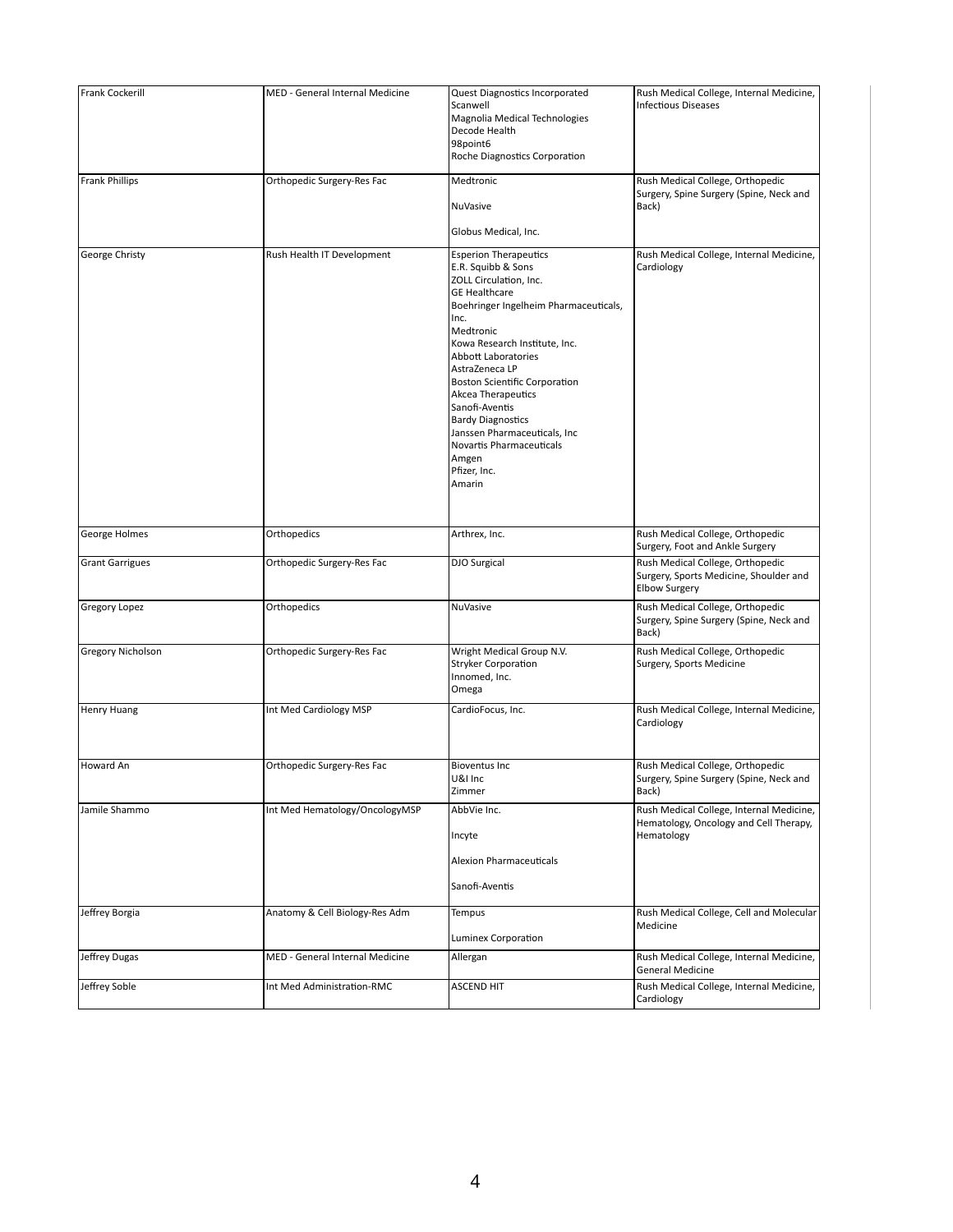| <b>Joel Block</b>   | Int Med Rheumatology-Res Fac   | OA Research Society Intl<br>American College of Rheumatology<br>$\sqrt{\text{N}}$ - National Institute of Arthritis &<br>Musculoskeletal Disease (NIAMS)<br>US Bone & Joint Initiativ<br>GlaxoSmithKline (GSK)<br>WebMD<br>KAI Research, Inc.<br>Gilead Sciences Inc.<br><b>Cleveland Clinic</b> | Rush Medical College, Internal Medicine,<br>Rheumatology                                                                      |
|---------------------|--------------------------------|--------------------------------------------------------------------------------------------------------------------------------------------------------------------------------------------------------------------------------------------------------------------------------------------------|-------------------------------------------------------------------------------------------------------------------------------|
| John O'Toole        | Neurosurgery MSP               | Theracell<br>Surgalign Spine Techn                                                                                                                                                                                                                                                               | Rush Medical College, Neurological<br>Surgery                                                                                 |
| John Pollack        | Ophthalmology                  | Globus Medical, Inc.<br>Vestrum Health<br>Covalent Medical, Inc<br><b>Notal Vision</b><br>Neurotech Pharmaceuticals                                                                                                                                                                              | Rush Medical College, Ophthalmology,<br>Retina and Vitreous Disease                                                           |
| John Zajecka        | Psychiatry-Res Fac             | Intra-Cellular Therapies, Inc.<br>Eisai, Inc.<br>Takeda<br>Allergan<br>Janssen Research & Development, LLC<br>Sanofi-Aventis                                                                                                                                                                     | Rush Medical College, Psychiatry and<br>Behavioral Sciences, Inpatient Psychiatry                                             |
| Joseph Civantos     | Ophthalmology                  | Merck & Co.<br>Johnson & Johnson                                                                                                                                                                                                                                                                 | Rush Medical College, Ophthalmology,<br>Retina and Vitreous Disease                                                           |
| Joshua Jacobs       | Provost Office/Med Affairs     | Smith & Nephew<br>Zimmer                                                                                                                                                                                                                                                                         | Rush Medical College, Orthopedic<br>Surgery, Adult Reconstructive Surgery<br>(Hip and Knee Reconstruction and<br>Replacement) |
| Kalyan Latchamsetty | Urology                        | walex Orthopagdics Inc<br>ForTec Litho LLC                                                                                                                                                                                                                                                       | Rush Medical College, Surgery, Urology                                                                                        |
| Kenneth Carson      | Int Med Hematology/OncologyMSP | Tempus                                                                                                                                                                                                                                                                                           | Rush Medical College, Internal Medicine,<br>Hematology, Oncology and Cell Therapy,<br>Hematology                              |
| Kern Singh          | Orthopedic Surgery-Res Fac     | TDi<br>Lippincott Publishers<br>Zimmer<br><b>Stryker Orthopaedics</b>                                                                                                                                                                                                                            | Rush Medical College, Orthopedic<br>Surgery, Spine Surgery (Spine, Neck and<br>Back)                                          |
| Kerstin Stenson     | Otolaryngology MSP             | Intuitive Surgical Inc.<br>Merck & Co.<br>Abbott Laboratories<br>Gilead Sciences Inc.<br>Novartis Pharmaceuticals<br>Johnson & Johnson                                                                                                                                                           | Rush Medical College,<br>Otorhinolaryngology, Head and Neck<br><b>Surgical Oncology</b>                                       |
| Latania Logan       | Pediatrics-RMC                 | <b>Univ Family Connection</b>                                                                                                                                                                                                                                                                    | Rush Medical College, Pediatrics,<br><b>Infectious Disease</b>                                                                |
| Latha Soorya        | Psychiatry-Res Fac             | Argus Cognitive, Inc.<br><b>Hogrefe Publishing</b><br><b>Bloorview Research Institute</b><br>Roche Holding AG<br>Department of Defense (DOD)                                                                                                                                                     | Rush Medical College, Psychiatry and<br>Behavioral Sciences, Psychology                                                       |
| Laurence Levine     | <b>Urology MSP</b>             | <b>Boston Scientific Corporation</b>                                                                                                                                                                                                                                                             | Rush Medical College, Surgery, Urology                                                                                        |
| Leo Verhagen        | Neurological Sciences-Res Fac  | <b>Abbott Laboratories</b><br><b>Avion Pharmaceuticals</b>                                                                                                                                                                                                                                       | Rush Medical College, Neurological<br>Sciences, Movement Disorders                                                            |
| Lisa Boggio         | Rush Hemophilia Trtmnt Ctr MSP | Novo Nordisk, Inc.<br>Genzyme Corporation                                                                                                                                                                                                                                                        | Rush Medical College, Pediatrics,<br><b>Hematology &amp; Oncology</b>                                                         |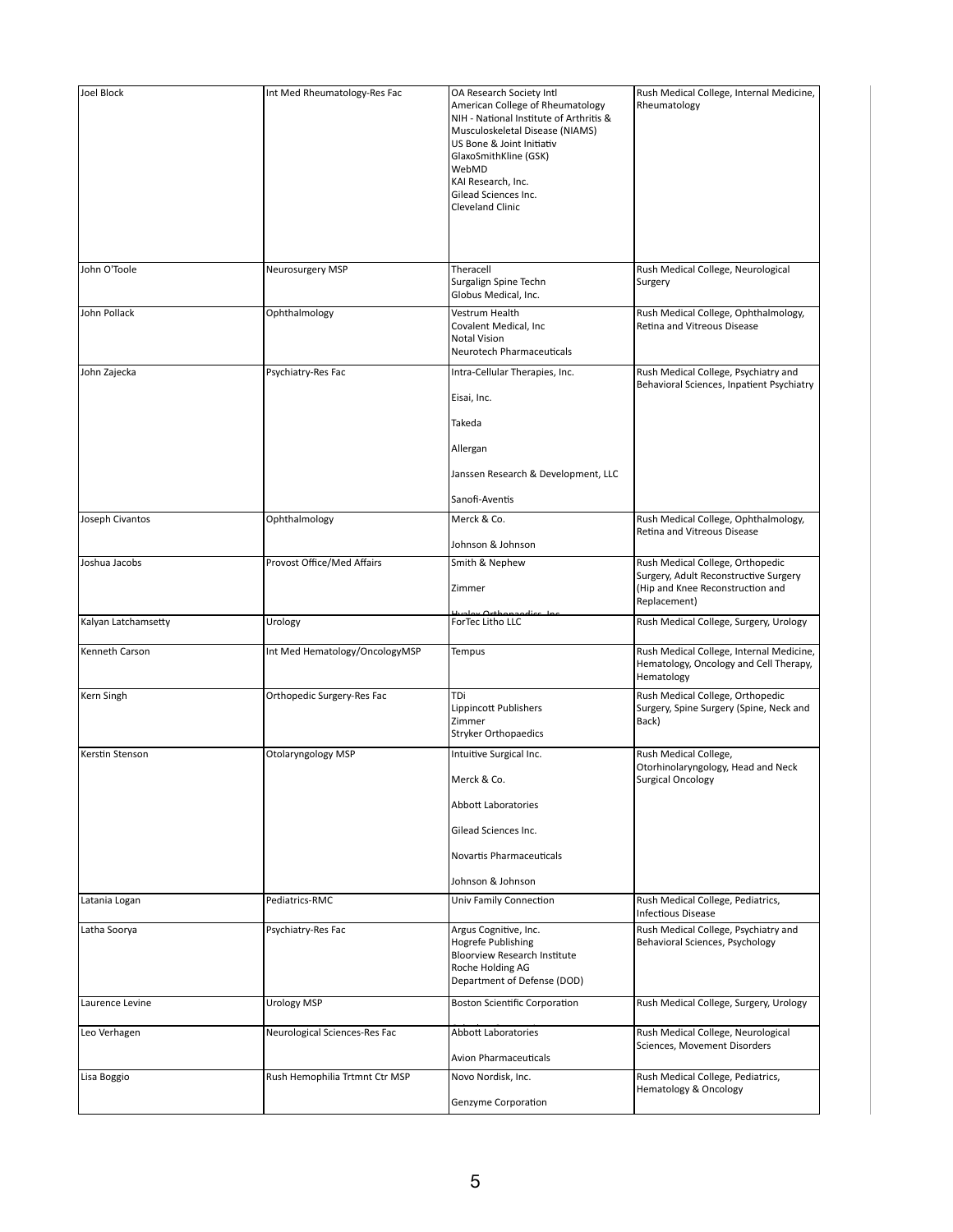| Maham Lodhi      | Int Med Gastroenterology MSP    | <b>Salix Pharmaceuticals</b>                                                                                                                                                         | Rush Medical College, Internal Medicine,<br>Digestive Diseases and Nutrition,<br>Gastroenterology         |
|------------------|---------------------------------|--------------------------------------------------------------------------------------------------------------------------------------------------------------------------------------|-----------------------------------------------------------------------------------------------------------|
| Mark Cohen       | Orthopedic Surgery-Res Fac      | Integra LifeSciences Corporation                                                                                                                                                     | Rush Medical College, Orthopedic<br>Surgery, Hand and Elbow Surgery                                       |
| Mary Jo Fidler   | Int Med Hematology/OncologyMSP  | Jazz Pharmaceuticals                                                                                                                                                                 | Rush Medical College, Internal Medicine,<br>Hematology, Oncology and Cell Therapy,                        |
|                  |                                 | BeiGene Ltd                                                                                                                                                                          | Oncology                                                                                                  |
| Mathew MacCumber | Ophthalmology-Res Fac           | Genentech, Inc.<br><b>US Retina</b><br>Cardinal Health Foundation<br>Spark Therapeutics, Inc.<br>Regeneron Pharmaceuticals, Inc<br>Novartis Pharmaceuticals<br>Allergan              | Rush Medical College, Ophthalmology,<br>Retina and Vitreous Disease                                       |
| Matthew Colman   | Midwest Orthopaedics at Rush    | <b>Stryker Corporation</b><br>Xenix Medical<br>Orthofix<br>Spinal Elements, Inc.<br>Alphatech Corp                                                                                   | Rush Medical College, Orthopedic<br>Surgery, Spine Surgery (Spine, Neck and<br>Back)                      |
| Meenakshi Jolly  | Int Med Rheumatology MSP        | Boehringer Ingelheim Pharmaceuticals,<br>Inc.                                                                                                                                        | Rush Medical College, Internal Medicine,<br>Rheumatology                                                  |
| Melissa Tracy    | Int Med Cardiology MSP          | <b>Virtual Health Partners</b><br>TRISAQ Inc.                                                                                                                                        | Rush Medical College, Internal Medicine,<br>Cardiology                                                    |
| Melody Cobleigh  | Int Med Hematology/OncologyMSP  | <b>Exact Sciences Corporation</b>                                                                                                                                                    | Rush Medical College, Internal Medicine,<br>Hematology, Oncology and Cell Therapy                         |
| Mia Levy         | Int Med Hematology/OncologyMSP  | <b>Stanford University</b><br>NIH - National Cancer Institute (NCI)<br><b>Yale University</b>                                                                                        | Rush Medical College, Internal Medicine,<br>Hematology, Oncology and Cell Therapy                         |
| Michael Brown    | Int Med Gastroenterology MSP    | <b>Braintree</b>                                                                                                                                                                     | Rush Medical College, Internal Medicine,<br>Digestive Diseases and Nutrition                              |
| Michael Chen     | Neurosurgery MSP                | MicroVention, Inc.<br>Penumbra, Inc.<br>Johnson & Johnson<br>Hybernia<br>Siemens Medical Solutions USA, Inc.<br>Medtronic<br><b>Balt</b><br>Stryker Neurovascular<br>Genentech, Inc. | Rush Medical College, Neurological<br>Sciences, Neurocritical Care                                        |
| Nadim Hallab     | Orthopedic Surgery-Res Recr     | <b>Bioengineering Solutions Inc</b>                                                                                                                                                  | Rush Medical College, Orthopedic<br>Surgery                                                               |
| Najia Shakoor    | Int Med Administration-RMC      | Dr. Comfort                                                                                                                                                                          | Rush Medical College, Internal Medicine,<br>Rheumatology                                                  |
| Nandita Anand    | Ophthalmology                   | AbbVie Inc.                                                                                                                                                                          | Rush Medical College, Ophthalmology,<br>Glaucoma                                                          |
| Nikhil Verma     | Provost Office/Med Affairs      | <b>Graymont Medical</b><br><b>Stryker Orthopaedics</b><br>Arthrex, Inc.<br>Smith & Nephew                                                                                            | Rush Medical College, Orthopedic<br>Surgery, Sports Medicine                                              |
| Niranjan Karnik  | Psychiatry-Res Fac              | Worldmaker International                                                                                                                                                             | Rush Medical College, Psychiatry and<br><b>Behavioral Sciences, Community</b><br><b>Behavioral Health</b> |
| Patricia Boyle   | Rush Alzheimers Dis Ctr-ResFac  | McKnight Brain Res Found<br><b>FINRA Foundation</b>                                                                                                                                  | Rush Medical College, Psychiatry and<br>Behavioral Sciences, Behavioral Sciences                          |
| Paula Meier      | Peds Res Recr (Spagnoli)        | Medela, Inc.                                                                                                                                                                         | College of Nursing, Women, Children,<br>and Family Nursing                                                |
| Philip Bonomi    | Int Med Hematology/ OncologyMSP | Merck & Co.<br>Genentech, Inc.                                                                                                                                                       | Rush Medical College, Internal Medicine,<br>Hematology, Oncology and Cell Therapy,<br>Oncology            |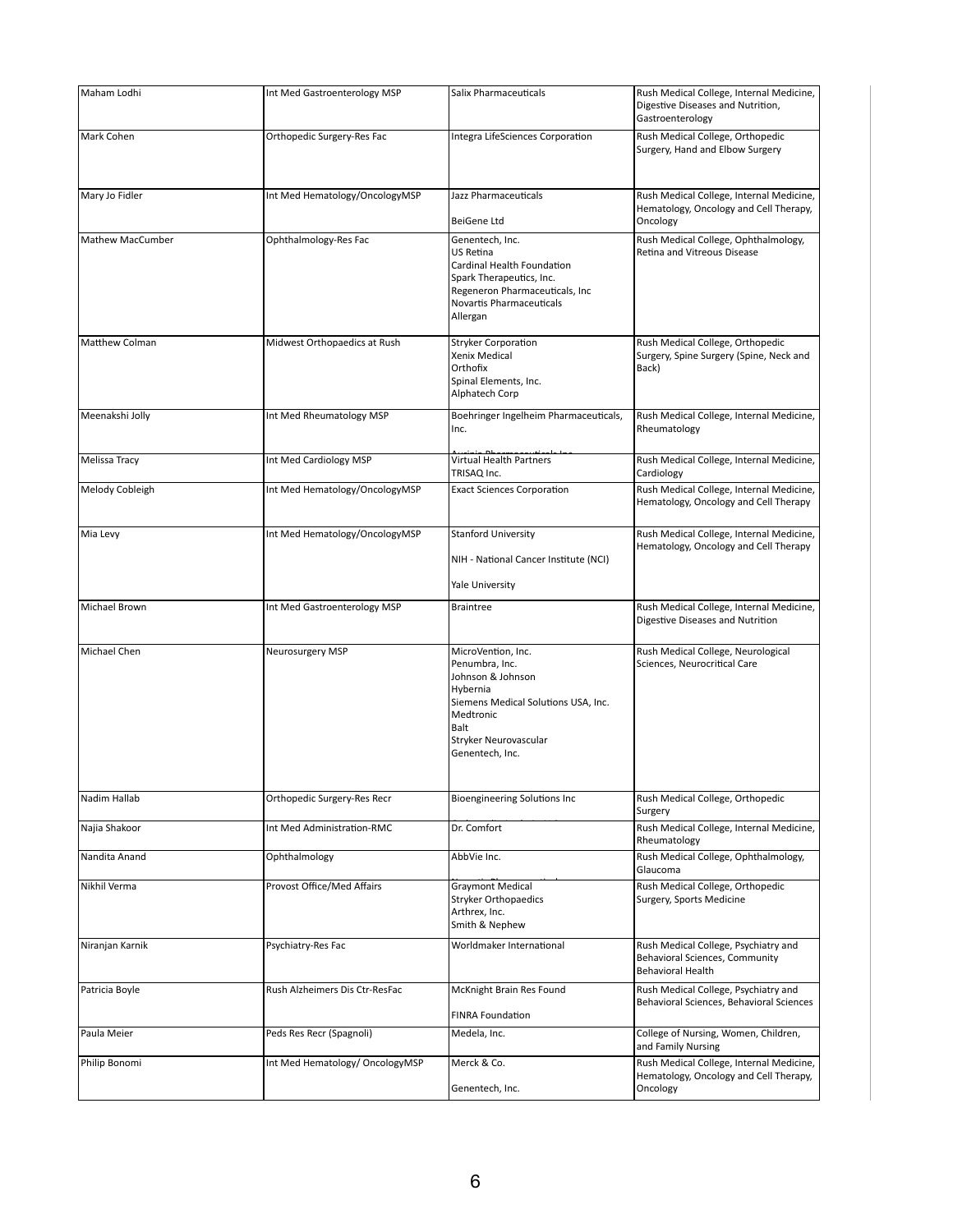| Renee Slade            | <b>Pediatrics General-RMC</b>        | Alcon                                                                                                                                                                                                                                                                                                                                                                                                                                                                                                                                                  | Rush Medical College, Pediatrics,                                                                                            |
|------------------------|--------------------------------------|--------------------------------------------------------------------------------------------------------------------------------------------------------------------------------------------------------------------------------------------------------------------------------------------------------------------------------------------------------------------------------------------------------------------------------------------------------------------------------------------------------------------------------------------------------|------------------------------------------------------------------------------------------------------------------------------|
|                        |                                      | Nvidia Corporation<br>American Academy of Pediatrics<br>Abbott Laboratories<br>Dow Chemical<br>Procter & Gamble<br>Novartis Pharmaceuticals<br>Johnson & Johnson<br>Microsoft<br><b>Baxter Healthcare Corporation</b><br>Diageo Plc<br>Caterpillar<br>Alphabet Inc<br>Alcon<br>Chevron<br><b>General Mills</b><br>Honeywell international<br><b>CSX Corp</b><br>UnitedHealth<br><b>Eversource Energy</b><br>Dominion Energy Inc<br>Raytheon Technologies<br><b>Union Pacific</b><br>Nextera Energy<br>Salesforce<br>Prologis Inc<br>Berkshire Hathaway | <b>General Pediatrics</b>                                                                                                    |
| <b>Richard Berger</b>  | Orthopedic Surgery-Res Fac           | MicroPort Scientific Corporation                                                                                                                                                                                                                                                                                                                                                                                                                                                                                                                       | Rush Medical College, Orthopedic<br>Surgery, Adult Reconstructive Surgery<br>Hip and Knee Reconstruction and<br>Replacement) |
| <b>Richard Crowley</b> | Neurosurgery MSP                     | Medtronic                                                                                                                                                                                                                                                                                                                                                                                                                                                                                                                                              | Rush Medical College, Neurological<br>Surgery                                                                                |
| Richard G. Fessler     | Neurosurgery MSP                     | In Queue Innovations<br>Orthofix                                                                                                                                                                                                                                                                                                                                                                                                                                                                                                                       | Rush Medical College, Neurological<br>Surgery                                                                                |
| <b>Ronald Weiss</b>    | Ophthalmology                        | Daluy Synthos Companies<br><b>Cellview Imaging</b>                                                                                                                                                                                                                                                                                                                                                                                                                                                                                                     | Rush Medical College, Ophthalmology,<br>Comprehensive Ophthalmology                                                          |
| Samuel Saltzberg       | Int Med Nephrology MSP               | Johnson & Johnson                                                                                                                                                                                                                                                                                                                                                                                                                                                                                                                                      | Rush Medical College, Internal Medicine,<br>Nephrology                                                                       |
| Sasha Shafikhani       | Int Med Hematol/Oncol-Res Fac        | Tbilisi State Medical Uni                                                                                                                                                                                                                                                                                                                                                                                                                                                                                                                              | Rush Medical College, Internal Medicine,<br>Hematology, Oncology and Cell Therapy                                            |
| Sayona John            | <b>Neurological Sciences MSP</b>     | Gift of Hope Organ and Donor Network                                                                                                                                                                                                                                                                                                                                                                                                                                                                                                                   | Rush Medical College, Neurological<br>Sciences, Neurocritical Care                                                           |
| Scott Palmer           | IM - General Internal Medicine (GIM) | Synthonics, Inc.                                                                                                                                                                                                                                                                                                                                                                                                                                                                                                                                       | Rush Medical College, Internal Medicine,<br><b>General Medicine</b>                                                          |
| Sloane York            | <b>Obstetrics and Gynecology MSP</b> | <b>Stryker Corporation</b><br>PatientIQ                                                                                                                                                                                                                                                                                                                                                                                                                                                                                                                | Rush Medical College, Obstetrics and<br>Gynecology, Ambulatory Obstetrics and<br>Gynecology                                  |
| Steven Gitelis         | <b>RUCC Ortho Oncology</b>           | <b>Onkos Surgical</b>                                                                                                                                                                                                                                                                                                                                                                                                                                                                                                                                  | Rush Medical College, Orthopedic<br>Surgery, Orthopedic Oncology                                                             |
| Sumant Chugh           | Int Med Nephrology-Res Adm           | <b>GDTHERAPY, LLC</b>                                                                                                                                                                                                                                                                                                                                                                                                                                                                                                                                  | Rush Medical College, Internal Medicine,<br>Nephrology                                                                       |